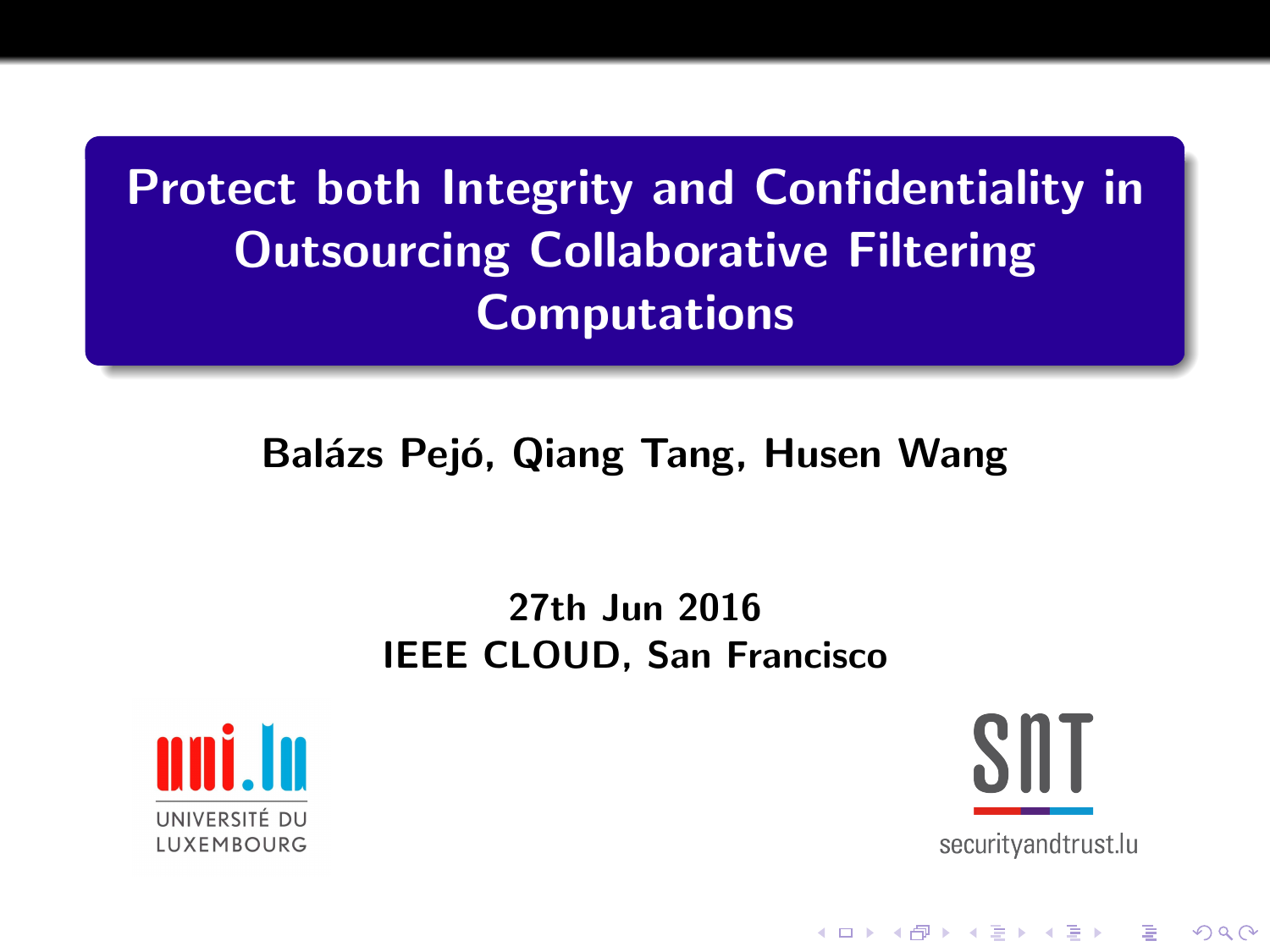## **Outline**

- $\bullet$  Introduction
- **2 Splitting Approach**
- **Auxiliary Data Approach**

K ロ > K @ > K 할 > K 할 > 1 할 : ⊙ Q Q\*

**9 2 Server Setting**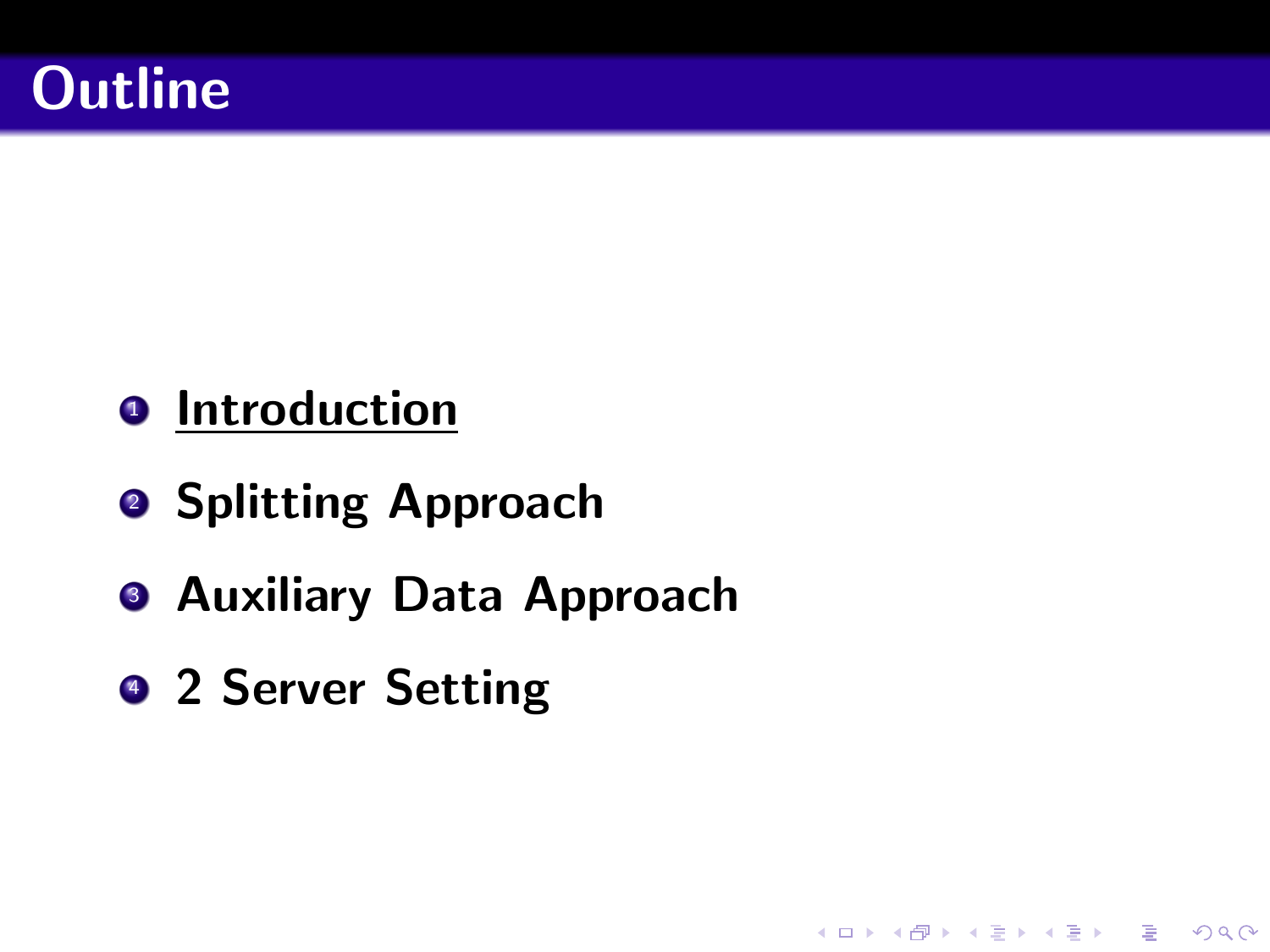## **Outsourcing**

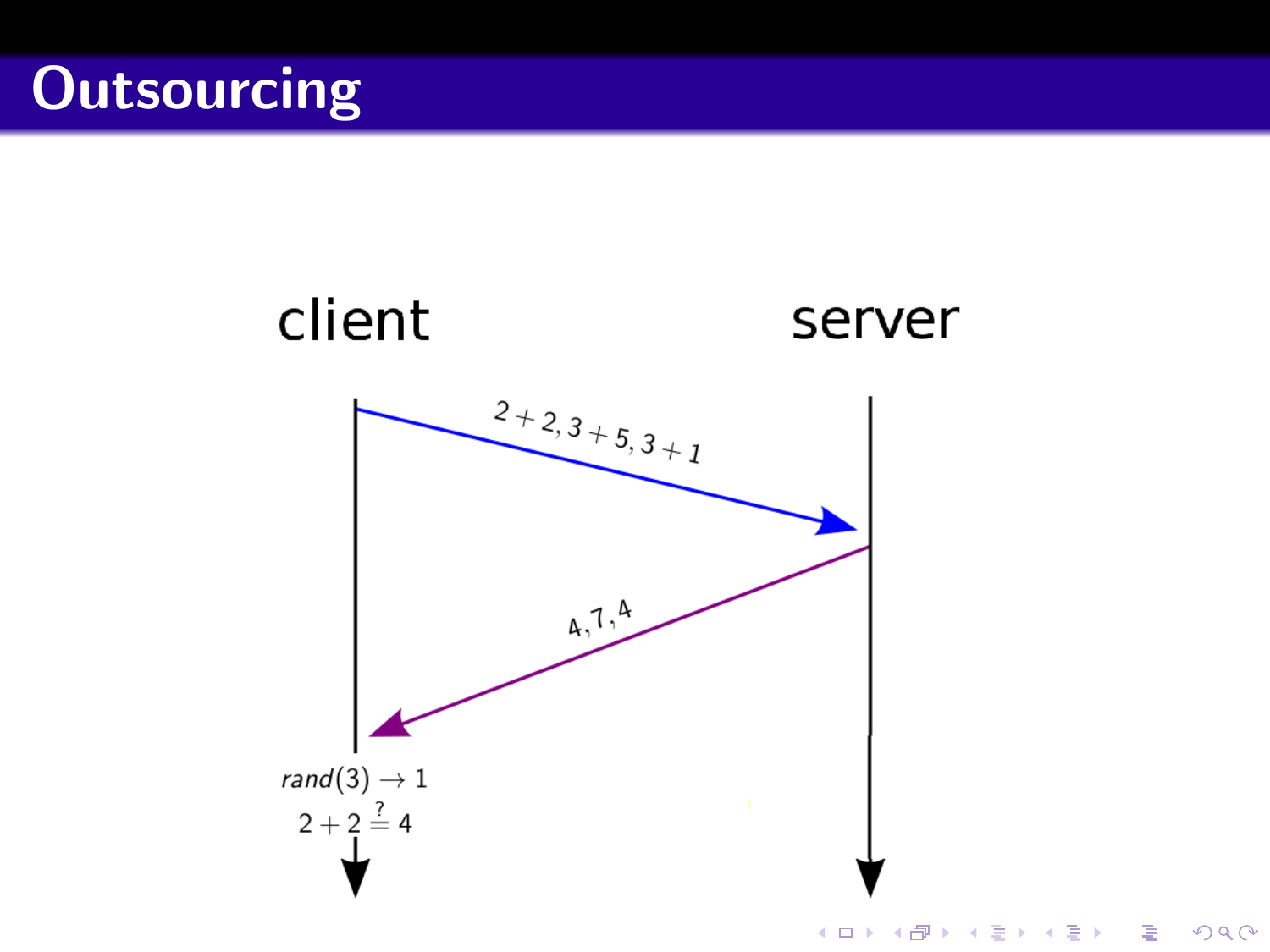$r_{u,i}$ : Rating value from user u for item i.

 $q_{u,i}$ : Indicator, whether user u rated item i or not. Computational Stage

$$
\phi_{i,j} = \sum_{u} q_{u,i} q_{u,j} \quad \delta_{i,j} = \sum_{u} q_{u,i} q_{u,j} (r_{u,i} - r_{u,j})
$$

Prediction Stage

$$
p_{u,i} = \frac{\sum_{j} \delta_{i,j} + r_{u,j} \phi_{i,j}}{\sum_{j} \phi_{i,j}}
$$

**KORK ERKER ORANDI**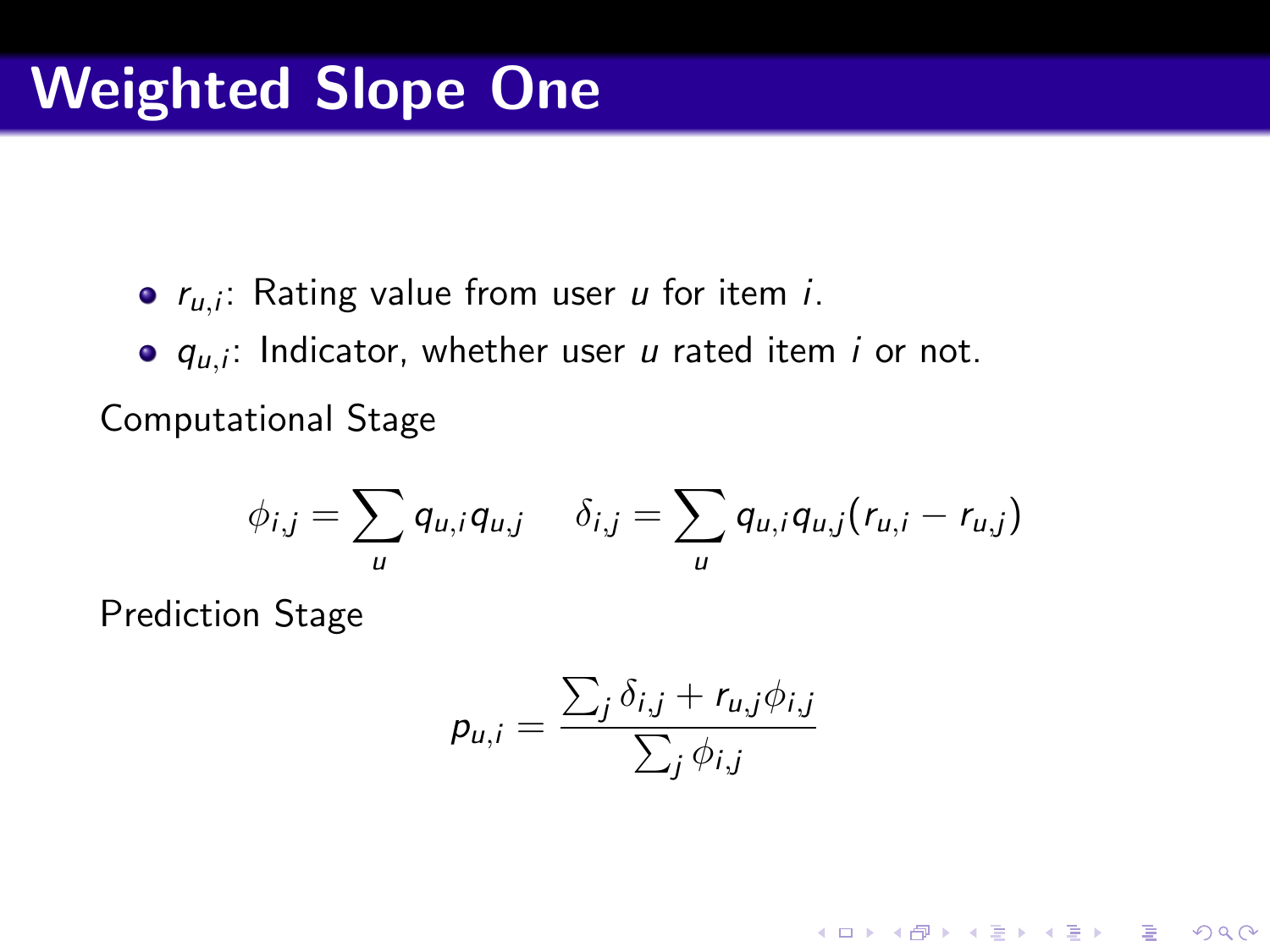## Section 2

- $\bullet$  Introduction
- **2 Splitting Approach**
- **Auxiliary Data Approach**
- 2 Server Setting

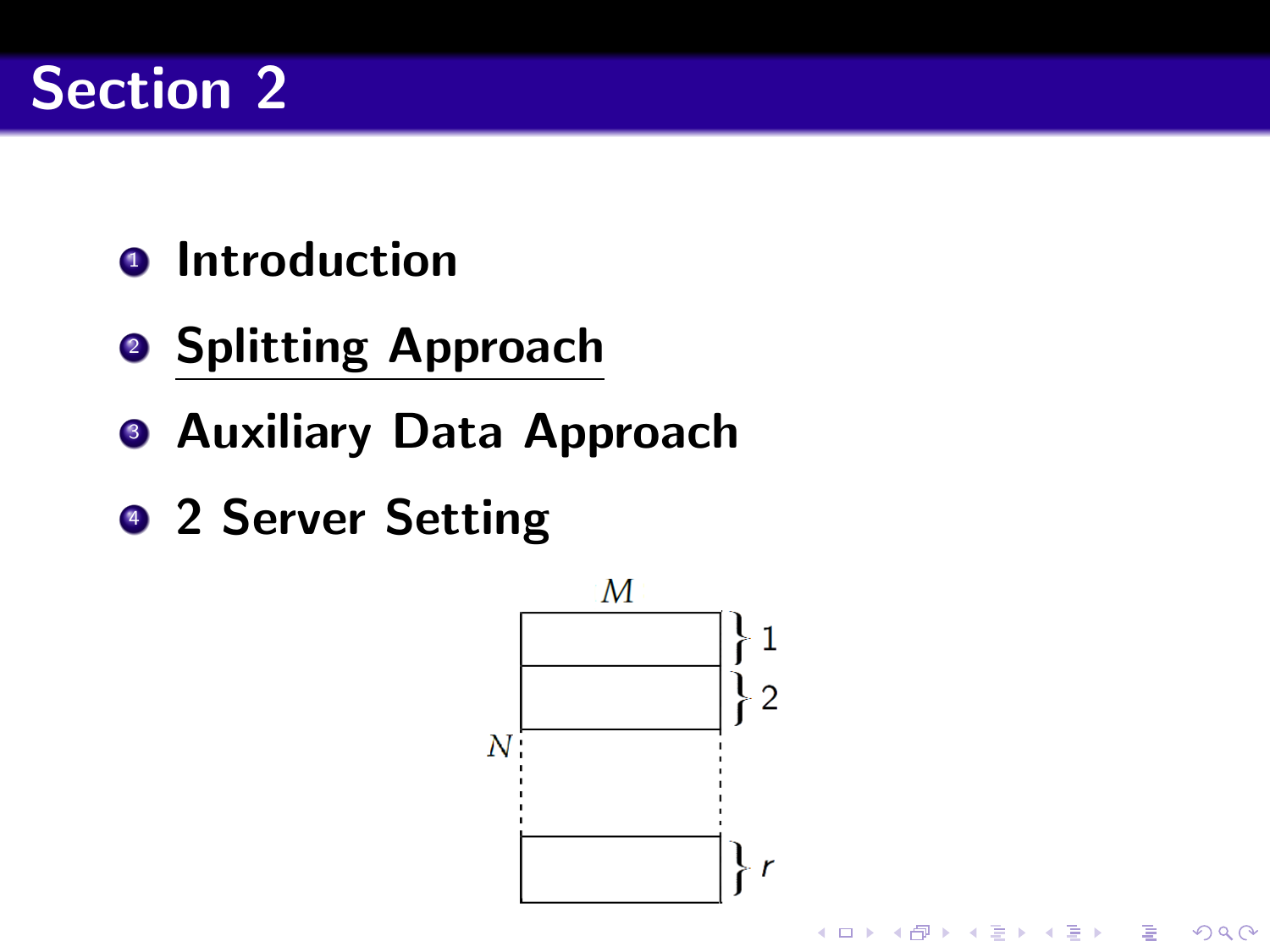

- Server: Randomly selects  $\gamma$  blocks, and sets  $\zeta$  percent of the corresponding output random.
- Client: In every block, it randomly chooses  $\theta$  values to verify.
- Cheating rate:  $\rho = \frac{\gamma \zeta}{r}$ r
- Verification cost:  $r\theta$
- **•** Detection rate:

$$
P_d = 1 - \left(\frac{\left(\frac{M(M-1)(1-\zeta)}{2}\right)}{\left(\frac{M(M-1)}{2}\right)}\right)^{\gamma}
$$

**KORK ERKER ORANDI**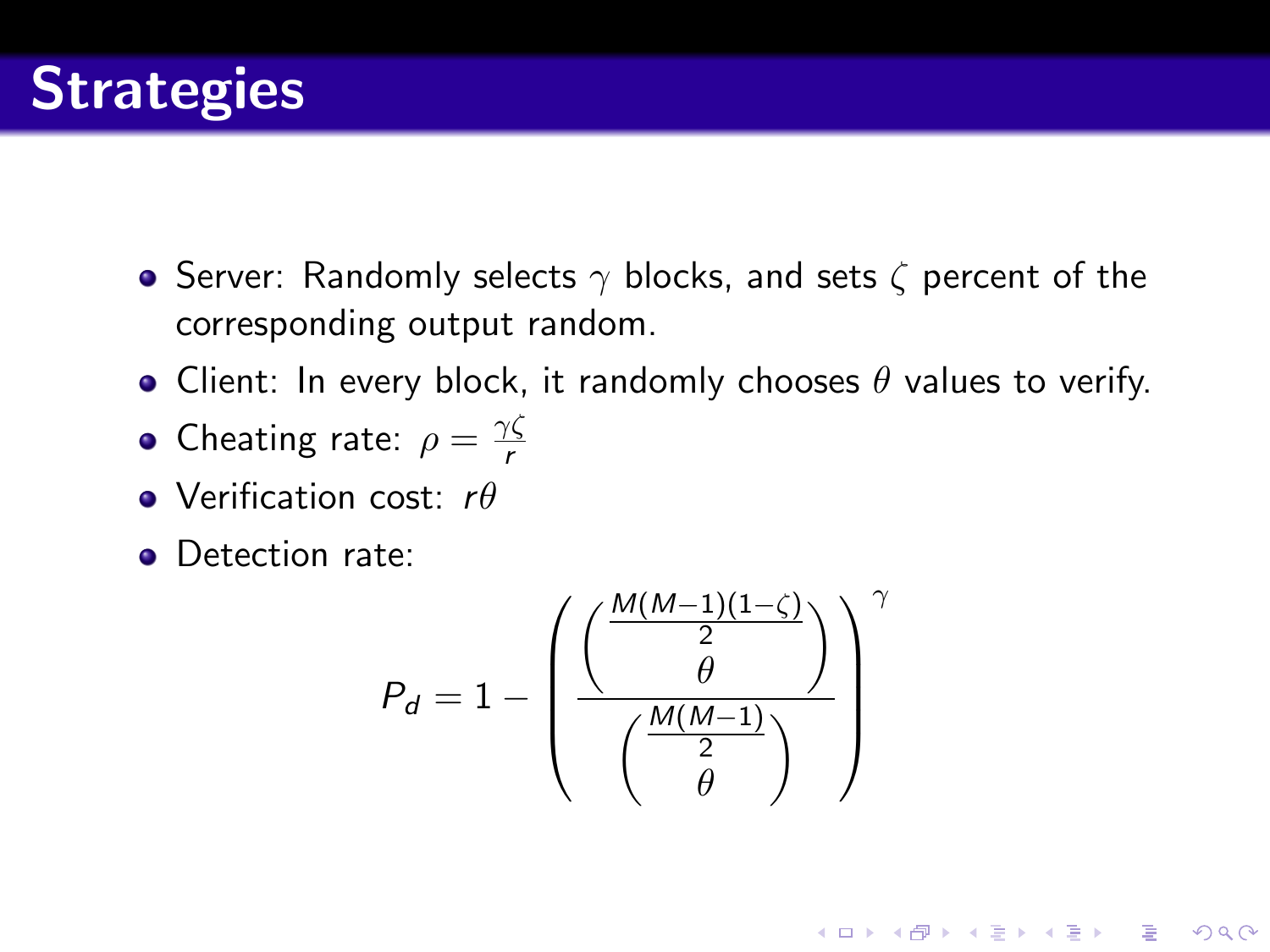### Detection rates

 $r = 1$ 

| ρ<br>θ | $2^{-1}$ | $2^{\sim}$ | $2 - 3$ | $2 - 4$ | $2 - 6$ | $2 - 9$ |
|--------|----------|------------|---------|---------|---------|---------|
| 10     | 0.9990   | 0 9437     | 0.7369  | 0.4755  | 0.1457  | 0.0194  |
| 20     | 1.0000   | 0.9968     | 0.9308  | 0.7249  | 0.2702  | 0.0383  |
| 40     | 1.0000   | 1.0000     | 0.9952  | 0.9243  | 0.4674  | 0.0752  |
| 100    | 1.0000   | 1.0000     | 1.0000  | 0.9984  | 0.7930  | 0.1776  |
| 200    | 1.0000   | 1.0000     | 1.0000  | 1.0000  | 0.9571  | 0.3236  |

 $r=10$ 

|                | $2^{-1}$ | $2^{\sim}$ | $2 - 3$ | $2 - 4$ | $2 - 6$ | $2 - 9$ |
|----------------|----------|------------|---------|---------|---------|---------|
| 1              | 1.0000   | 09954      | 0.8594  | 0.6240  | 0.1239  | 0.0035  |
| $\overline{2}$ | 1.0000   | 1.0000     | 0.9802  | 0.8594  | 0.2757  | 0.0125  |
| 4              | 1.0000   | 1.0000     | 0.9996  | 0.9802  | 0.4923  | 0.0412  |
| 10             | 1.0000   | 1.0000     | 1.0000  | 0.9999  | 0.8171  | 0.1537  |
| 20             | 1.0000   | 1.0000     | 1.0000  | 1.0000  | 0.9666  | 0.3194  |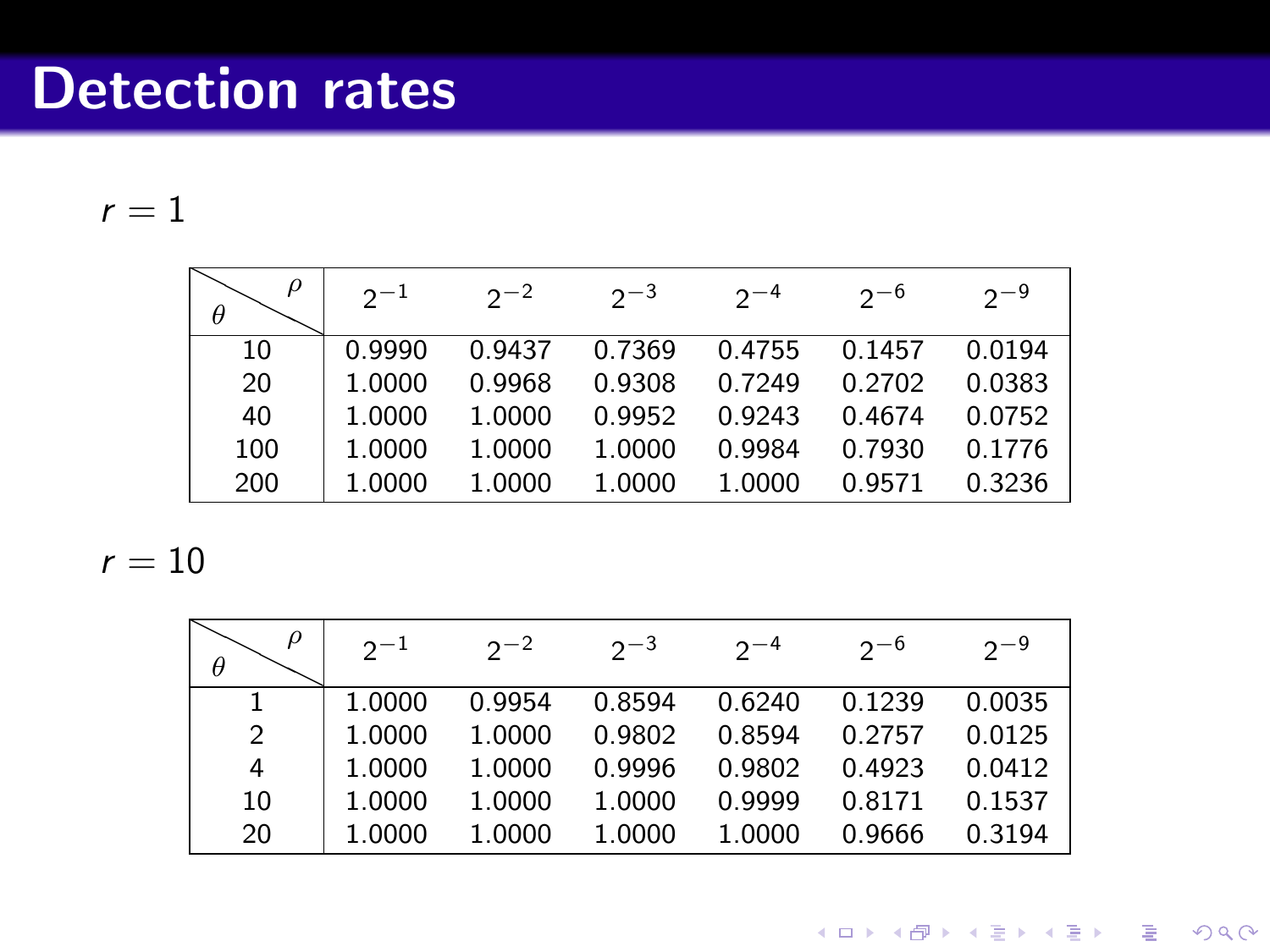## Section 3

- $\bullet$  Introduction
- **2 Splitting Approach**
- **Auxiliary Data Approach**
- 2 Server Setting



**KORK ERKER ORANDI**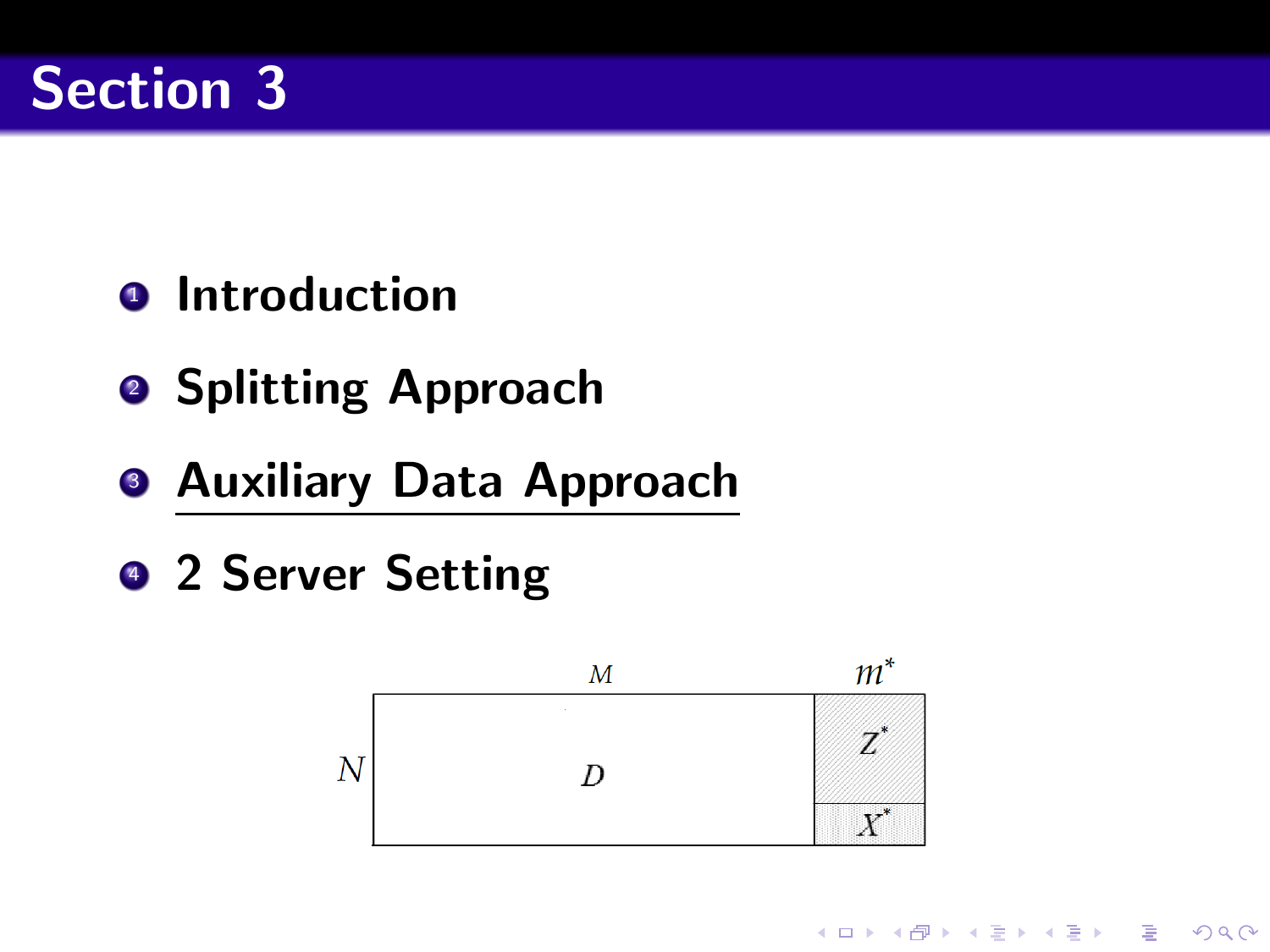- Server: Randomly sets  $\rho$  percent of output values to random.
- Client: Verifies the values corresponding to  $m^*$  which is  $\approx \frac{m^{*2}}{2}$ 2
- Detection rate:

$$
P_d = 1 - \frac{\frac{\left(\frac{(M+m^*)(M+m^*-1)}{2}-\frac{m^*(m^*-1)}{2}\right)}{\rho(M+m^*)(M+m^*-1)}}{\left(\frac{(M+m^*)(M+m^*-1)}{2}\right)}
$$

K ロ ▶ K @ ▶ K 할 > K 할 > 1 할 > 1 이익어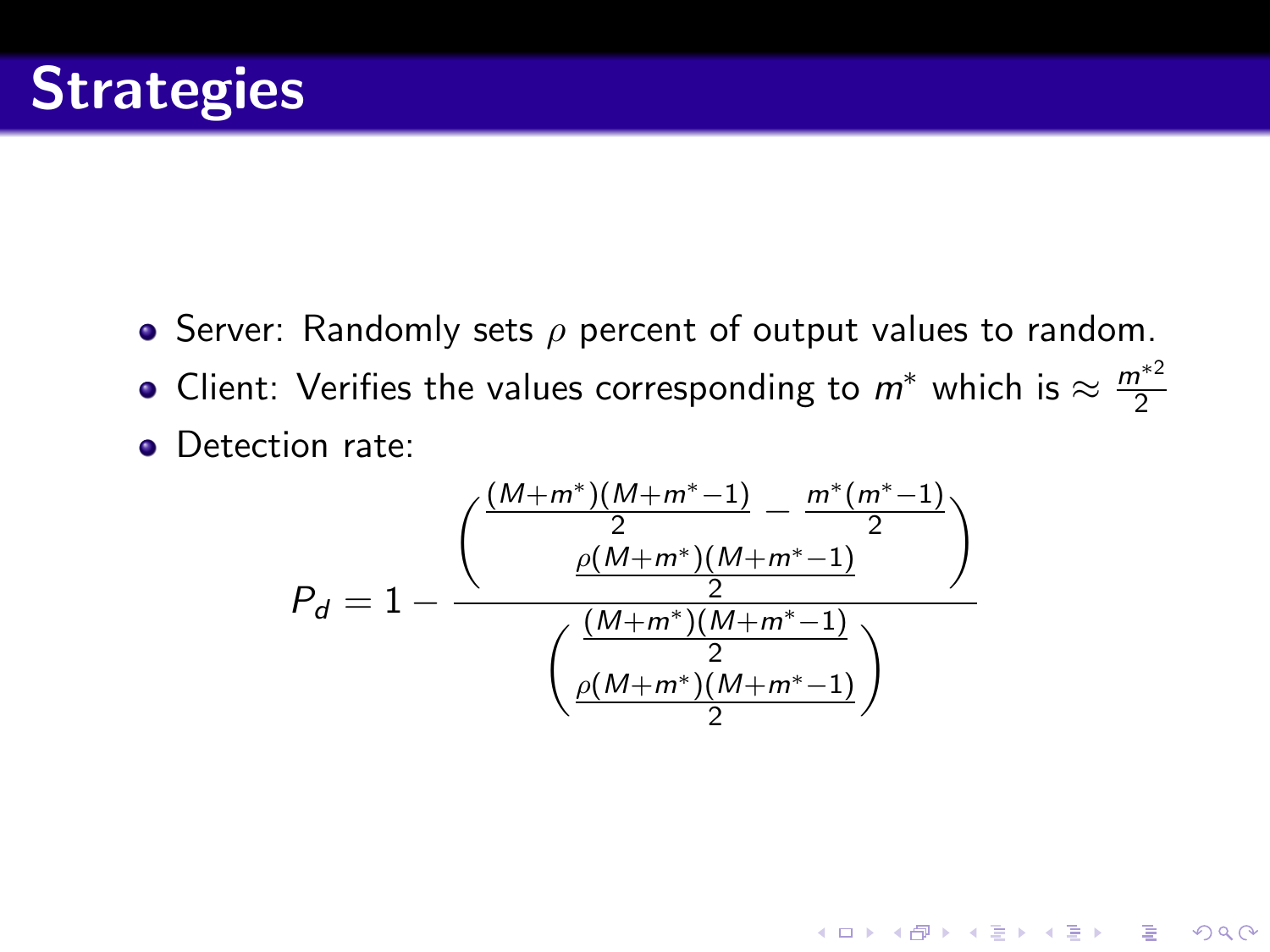|       | $2^{ - 1}$ | $2^{\sim}$ | $2 - 3$ | $2 - 4$                        | $2 - 6$ | $2 - 9$ |
|-------|------------|------------|---------|--------------------------------|---------|---------|
| $m^*$ |            |            |         |                                |         |         |
| 10    | 1.0000     | 1.0000     |         | 0.9975  0.9452  0.5077  0.0842 |         |         |
| 20    | 1.0000     | 1.0000     | 1.0000  | 1.0000                         | 0.9498  | 0.3103  |
| 40    | 1.0000     | 1.0000     | 1.0000  | 1.0000                         | 1.0000  | 0.7824  |

Comparison with the (no) splitting method (e.g.  $r = 1$ )

|                | $2^{-1}$                                          | $2^{-2}$ $2^{-3}$ $2^{-4}$ |  | $2^{-6}$ | $2 - 9$ |
|----------------|---------------------------------------------------|----------------------------|--|----------|---------|
| $m^*$          |                                                   |                            |  |          |         |
| $m^* = 20$     | $\vert$ 1.0000 1.0000 1.0000 1.0000 0.9498 0.3103 |                            |  |          |         |
| $\theta = 200$ | $\vert$ 1.0000 1.0000 1.0000 1.0000 0.9571 0.3236 |                            |  |          |         |

Verification Cost in seconds

| via Splitting | via Auxiliary Data |  |  |  |  |
|---------------|--------------------|--|--|--|--|
| 0.0570        | 0.0054             |  |  |  |  |

K ロ X K (P) X (E) X (E) X (E) X (P) Q (P)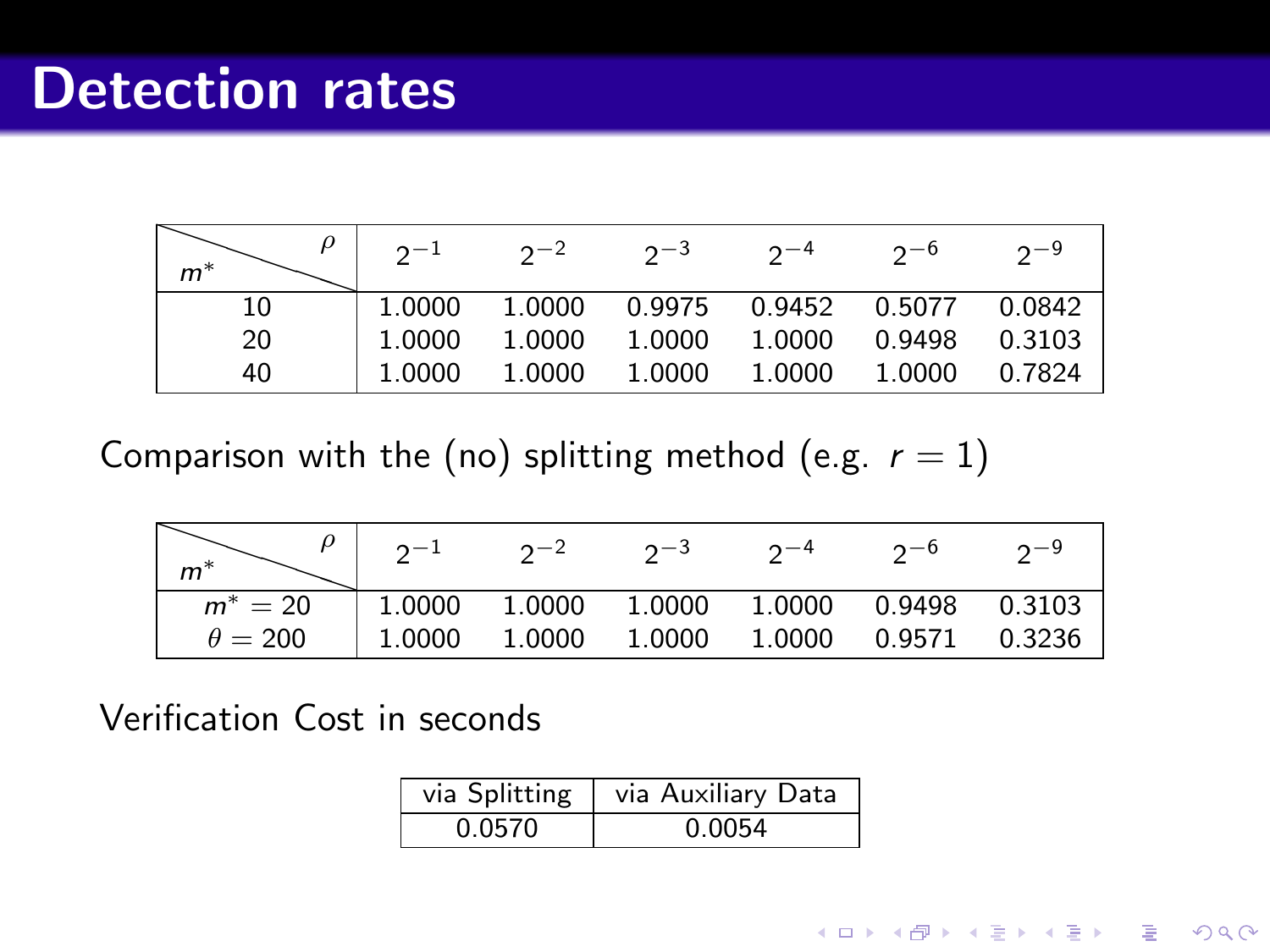### Section 4

- $\bullet$  Introduction
- **2 Splitting Approach**
- **Auxiliary Data Approach**

K ロ ▶ K @ ▶ K 할 ▶ K 할 ▶ 이 할 → 9 Q @

• 2 Server Setting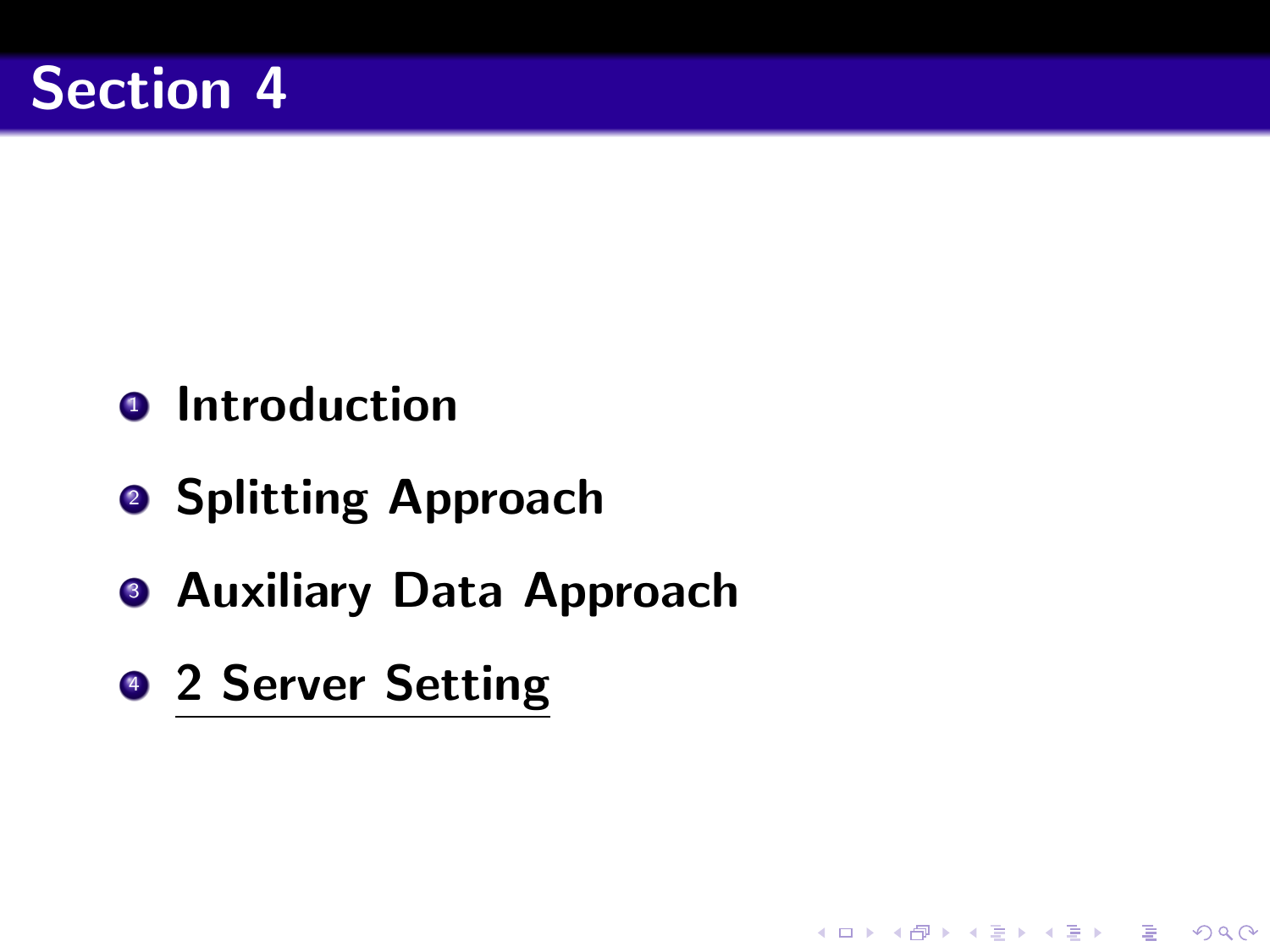## Verification method

Computational Stage



Prediction Stage



K ロ ▶ K @ ▶ K 할 > K 할 > 1 할 > 1 이익어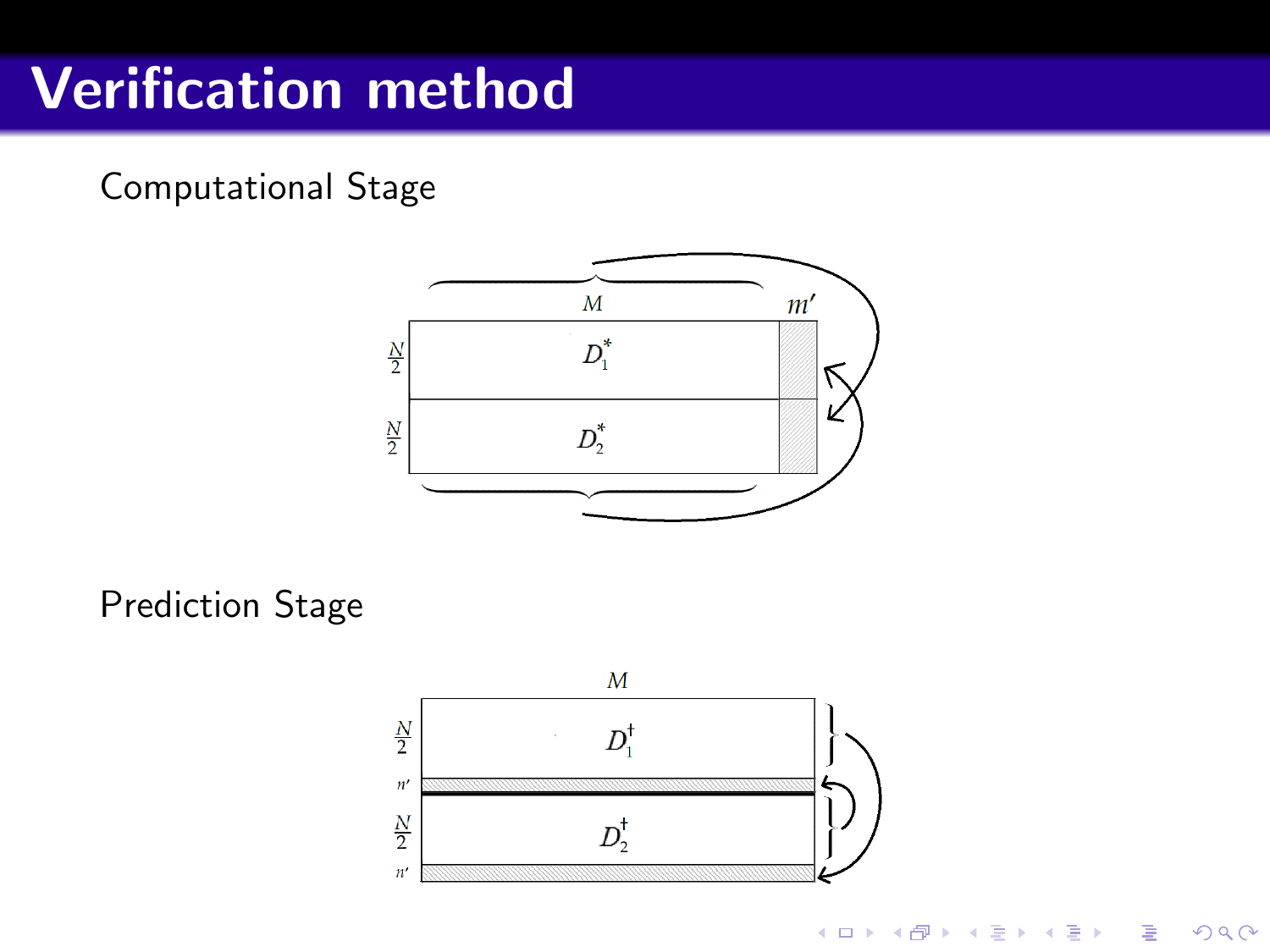### Detection probabilities

Computational s. det.:  $P_d = 1 - f(\rho)$ 

$$
f(\rho) = \frac{\left(\frac{(M+m')(M+m'-1)}{2} - m'(m'-1)\right)}{\rho \frac{(M+m')(M+m'-1)}{2}}
$$

$$
\left(\frac{(M+m')(M+m'-1)}{2}\right)
$$

Prediction s. det:  $P_d = 1 - g(\rho)$ 

$$
g(\rho)=\frac{\binom{(1-d)M(\frac{N}{2}-n')}{\rho(1-d)M(\frac{N}{2}+n')}}{\binom{(1-d)M(\frac{N}{2}+n')}{\rho(1-d)M(\frac{N}{2}+n')}}
$$

K ロ ▶ K @ ▶ K 할 ▶ K 할 ▶ | 할 | © 9 Q @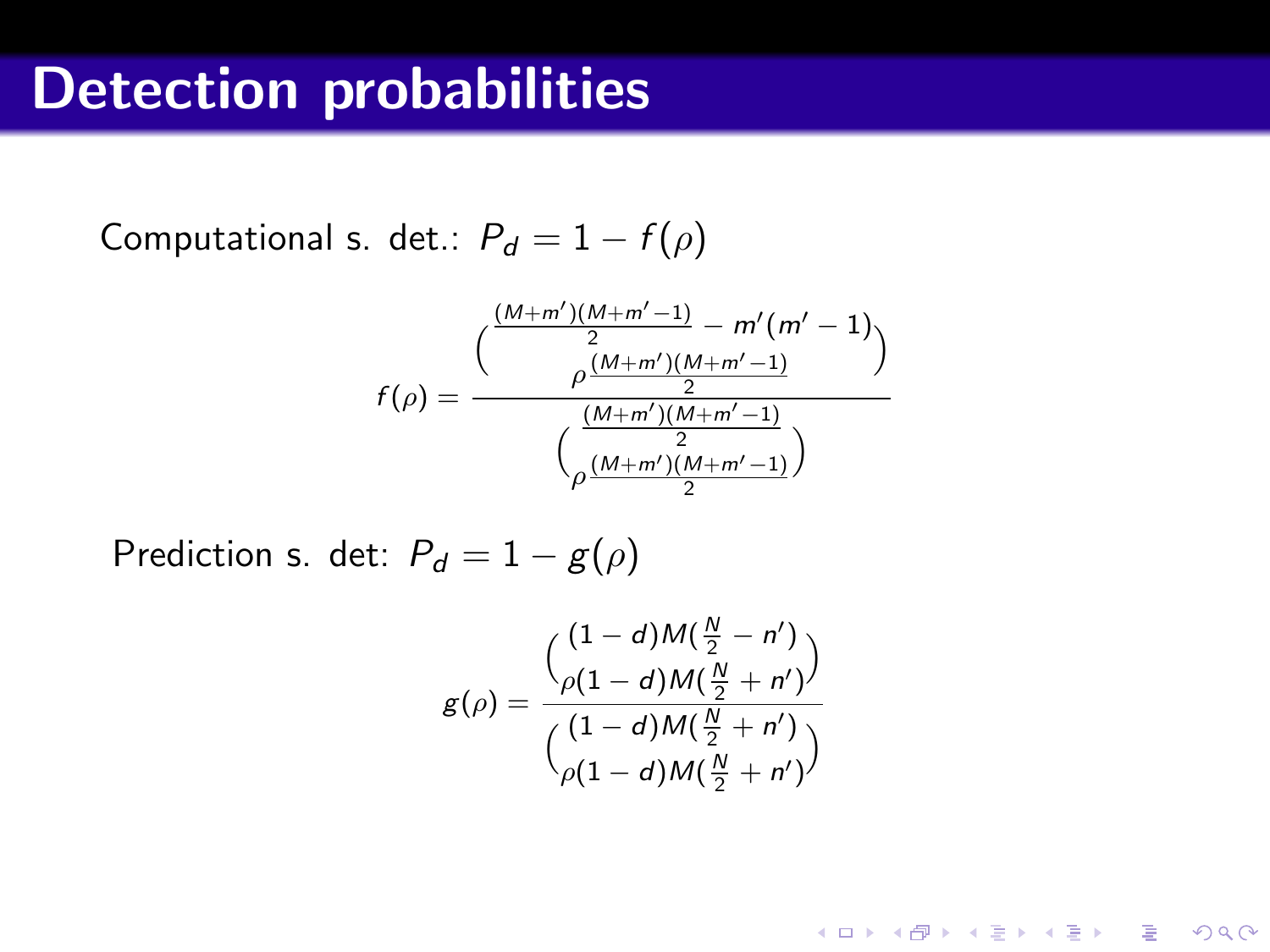#### Computational Stage

|    | $2^{-1}$ | $2^{\sim}$ | $2^{3}$                        | $2^{-4}$ | $2^{-6}$ | $2 - 9$ |
|----|----------|------------|--------------------------------|----------|----------|---------|
| 2  | 0.7500   |            | 0.4375  0.2344  0.1211  0.0310 |          |          | 0.0039  |
| 4  | 0.9998   | 0.9683     | 0.7986  0.5390                 |          | 0.1722   | 0.0232  |
| 10 | 1.0000   | 1.0000     | 1.0000                         | 0.9970   | 0.7576   | 0.1613  |
| 20 | 1.0000   | 1.0000     | 1.0000                         | 1.0000   | 0.9975   | 0.5243  |

#### Prediction Stage

|   | $2^{-9}$ | $2^{-10}$ | $2^{-11}$ | $2^{-12}$ | $2^{-13}$ | $2^{\sim}$ 14 |
|---|----------|-----------|-----------|-----------|-----------|---------------|
|   | 1.0000   | 1.0000    | 1.0000    | 0.9998    | 0.9862    | 0.8827        |
| 2 | 1.0000   | 1.0000    | 1.0000    | 1.0000    | 0.9998    | 0.9862        |
|   | 1.0000   | 1.0000    | 1.0000    | 1.0000    | 1.0000    | 0.9998        |